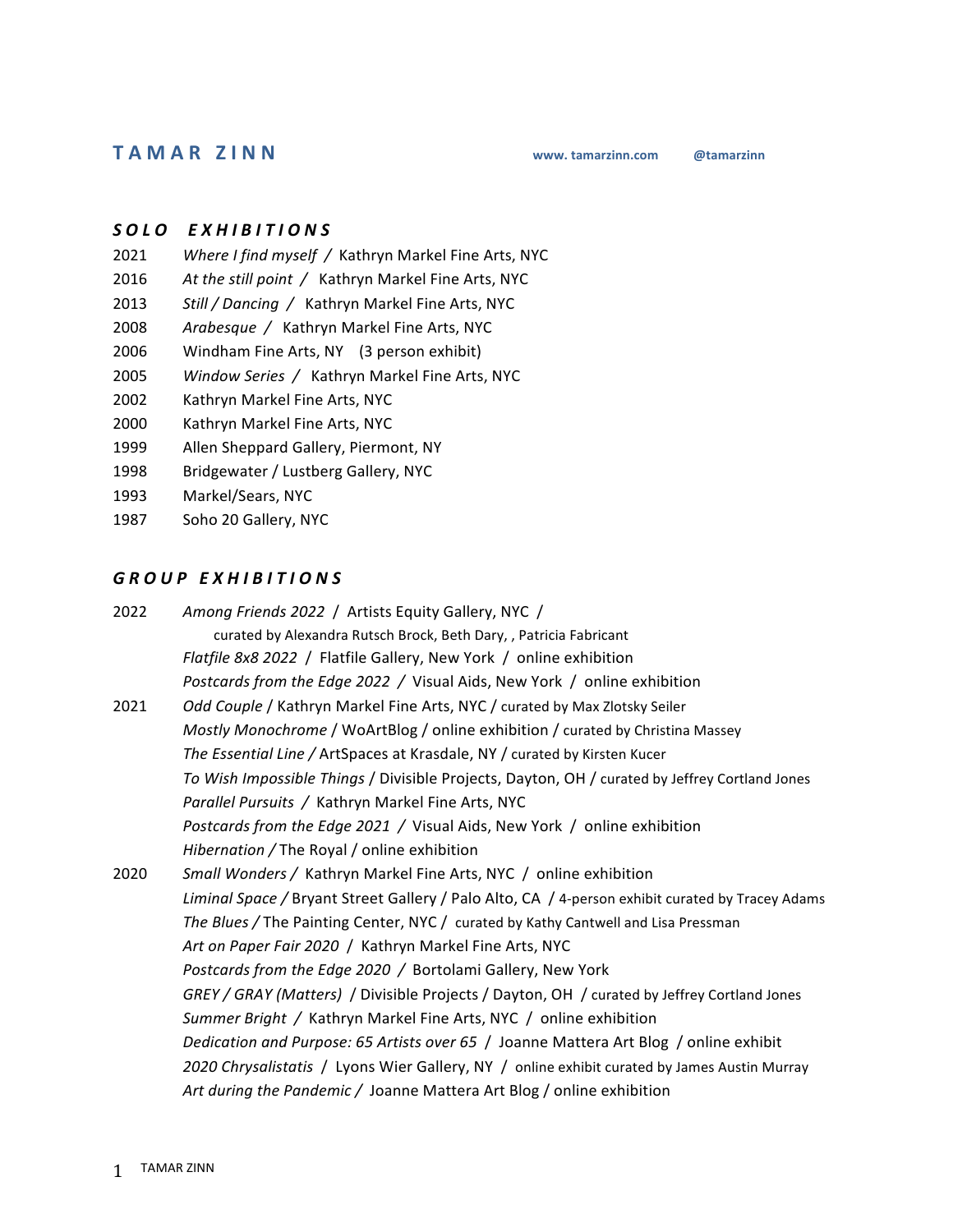| 2019 | A Short Survey of Contemporary Abstraction / Sandy Bennett Gallery, BPAC, NJ /<br>curated by James Austin Murray |
|------|------------------------------------------------------------------------------------------------------------------|
|      | Ondate / Waves / Officina 15, Bologna, Italy, Spazio Omniae, Camugnano, Italy, and Centotto                      |
|      | Gallery, Brooklyn                                                                                                |
|      | Postcards from the Edge 2019 / Bortolami Gallery, New York                                                       |
|      | Art on Paper Fair 2019 / Kathryn Markel Fine Arts, NYC                                                           |
|      | Among Friends - Entre Amigos / Clemente Soto Velez Cultural Center, NYC /                                        |
|      | curated by Beth Dary, Alexandra Rutsch Brock, Patricia Fabricant                                                 |
|      | 25 <sup>th</sup> Anniversary Exhibition / The Painting Center, NYC                                               |
| 2018 | Explorations in Line / Garrison Art Center, NY (3 person exhibit) / curated by Tamar Zinn                        |
|      | Landscape Revisited / Montgomery College, Maryland                                                               |
|      | Introductions 2018 / Trestle Gallery, Brooklyn, NY / curated by Enrico Gomez                                     |
|      | Exquisite Palette / Tacit Galleries / Victoria, Australia                                                        |
|      | Maniac VI / The Urban Hive / Sacramento, CA / organized by Andy Cunningham                                       |
|      | Among Friends / 55 Washington Street, Brooklyn, NY /                                                             |
|      | curated by Beth Dary, Alexandra Rutsch Brock, Patricia Fabricant                                                 |
|      | Fiction V. 2 / Art Academy of Cincinnati / curated by Jeffrey Cortland Jones                                     |
|      | Under the Rainbow / Drawing Rooms, Jersey City, NJ                                                               |
| 2017 | Thinking Sequentially / Key Projects, NYC (3 person exhibit) / curated by Patricia Zarate                        |
|      | Maniac V / Ely Center for Contemporary Art / New Haven, CT. / organized by Kevin Daly                            |
|      | Fiction v. 2 / ClassRoom, Coventry, England; Apothecary, Chattanooga, TN; Volunteer State                        |
|      | Community College, Nashville, TN; NIAD Art Center, Richmond, CA                                                  |
|      | / curated by Jeffrey Cortland Jones                                                                              |
|      | Black Box / Saarbrucken, Germany; Vielsam, Belgium; Metz, France; Luxemburg<br>/ organized by Arvid Boecker      |
|      | An Aggregate of Forces: 60 Women Artists over 60 / Joanne Mattera Art Blog                                       |
|      | The Big Small Show 2017, Drawing Rooms, Jersey City, NJ, curated by Anne Trauben                                 |
| 2016 | Celebrating 40 / Highlights from the Gallery, Kathryn Markel Fine Arts, NYC                                      |
|      | Fiction v. 2 / Corridor Projects, Dayton, OH; BoeckerContemporary, Heidelberg, Germany;                          |
|      | Angelika Studios, High Wycombe, UK; Elgin Community College, Chicago, IL                                         |
|      | / curated by Jeffrey Cortland Jones                                                                              |
|      | Waking Slow, Brooklyn Workshop Gallery, NYC / curated by Jeanne Heifetz                                          |
|      | The Big Small Show 2016, Drawing Rooms, Jersey City, NJ                                                          |
|      | Small Works, 440 Gallery, Brooklyn, NY                                                                           |
| 2015 | Humble Iterations, Kathryn Markel Fine Arts, NYC                                                                 |
|      | On Paper, Weathervane, Brooklyn, NY                                                                              |
|      | Going Big, Central Booking, NYC                                                                                  |
|      | Anonymous Drawings 2015, Kunstverein Tiergarten, Galerie Nord, Berlin, Germany                                   |
|      | White on White, LHU Center for the Arts, Lubbock, TX                                                             |
|      | The Big Small Show 2015, Drawing Rooms, Jersey City, NJ                                                          |
|      | Postcard Show, Groundfloor Gallery, Brooklyn, NY                                                                 |
|      | Exquisite, LABspace, Hillsdale, NY (collaboration with Diane Englander and Cora Glasser)                         |
|      |                                                                                                                  |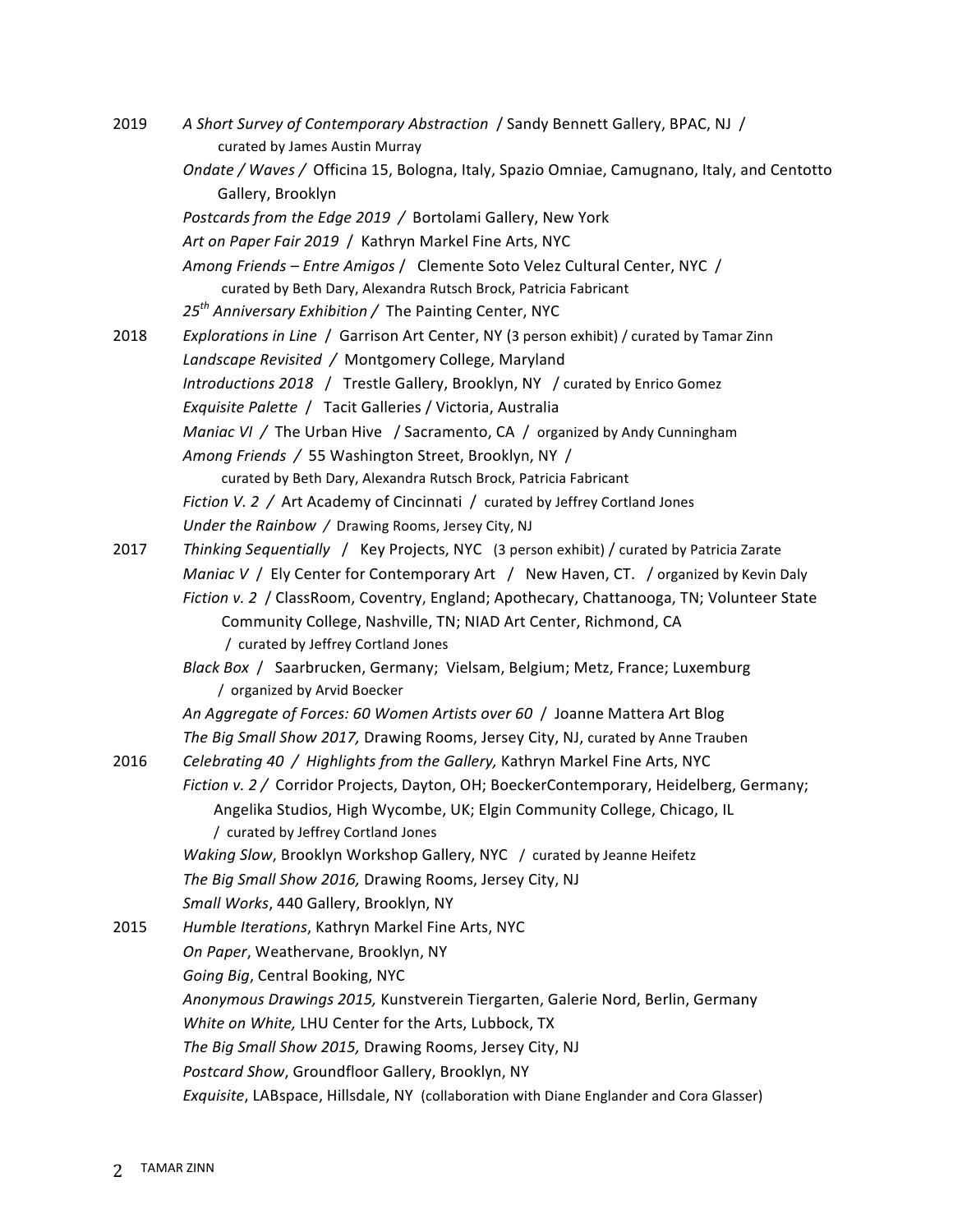2014 The Last Brucennial, Bruce High Quality Foundation, NYC *Navigation Puzzle* / Delaware Center for Contemporary Arts / selected by Bridgette Mayer BalletX Benefit / Bridgette Mayer Gallery, Philadelphia, PA Line / www.unframed.us online exhibit 21<sup><sup>st</sup> Anniversary Exhibit / The Painting Center, NYC</sup> *Small Works / Garrison Art Center, NY* 2013 *Stone Canoe* / Herbert T. Williams Gallery, Syracuse University, NY / curated by Amy Cheng *Working It Out / The Painting Center, NYC* 2011 *Grey Matter* / The Painting Center, NYC / curated by Matthew Farina and Rachael Wren Carrie Haddad Gallery, Hudson, NY 2010 Swenson Fine Art, Laguna Beach, CA Kathryn Markel Fine Arts, NYC 2008 No Chromophobia / OK Harris, NYC Robert Allen Fine Art, San Francisco, CA 2007 Soho Myriad, Atlanta, GA Kathryn Markel Fine Arts, NYC Windham Fine Arts, NY Art of Seeing #11 / Allen Sheppard Gallery, NYC 2006 Paint the Mountaintop / Windham Fine Arts, Windham, NY 2005 Windows to the Present / Tapestry Gallery, Sun Valley, ID 2004 *Transitions / Tapestry Gallery, Sun Valley, ID* Kathryn Markel Fine Arts, NYC 2003 Supercool / Kathryn Markel Fine Arts, NYC *New England in Contemporary American Art, Art-in-Embassies / American Institute in Taiwan* 2002 Kathryn Markel Fine Arts, NYC 2001 Kathryn Markel Fine Arts, NYC 2000 Kathryn Markel Fine Arts, NYC 1999 Kathryn Markel Fine Arts, NYC Bridgewater / Lustberg & Blumenfeld, NYC Allen Sheppard Gallery, NYC 1998 Bridgewater / Lustberg Gallery, NYC 1996 Pleaides Gallery, NYC Concordia College, NY 1993 Denise Bibro Fine Art, NYC Highlights from the Brown-Forman Contemporary Collection, Louisville, KY 1992 *Drawing 1992 / BF Larsen Gallery, Provo, UT Works on Paper Biennial /* University of Delaware Gallery, DE 1991 Hudson River Museum, Yonkers, NY 1990 Cleaver-Callahan Gallery, NYC *Drawing 1990* / BF Larsen Gallery, Provo, UT *Drawn to Nature /* Lintas: Worldwide, NYC / curated by Suzaan Boettger National Academy of Design, NYC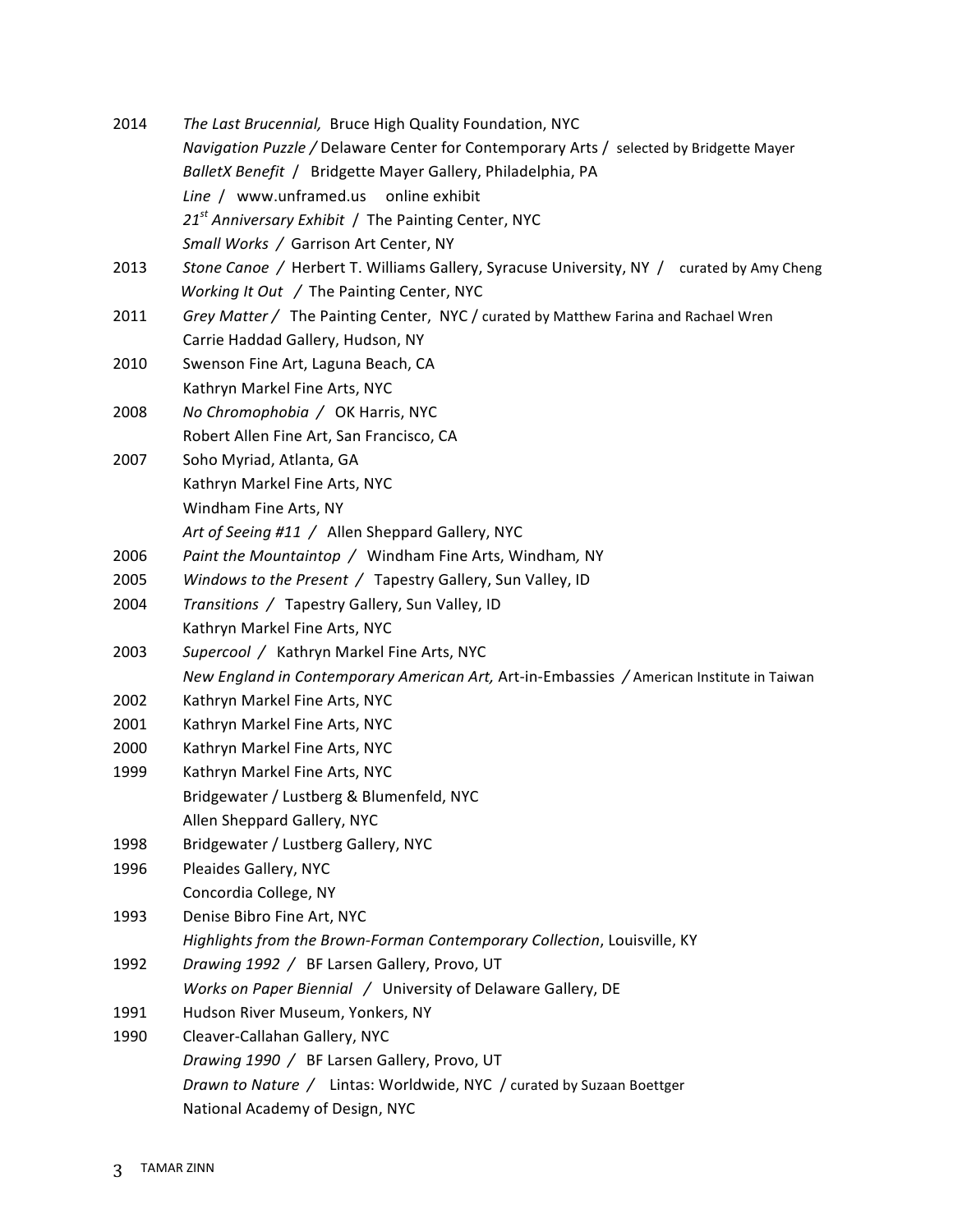1989 Haas Gallery, Bloomsburg, PA / Purchase Award *Drawing 1989* / BF Larsen Gallery, Provo, UT *In search of the American Experience,* Museum of the National Arts Foundation, NYC Art of the Northeast / Silvermine Guild, CT

# *PRESS / INTERVIEWS / CATALOGS*

*POSIT #29* / featured visual artist / online publication (Winter 2022) *The Essential Line / catalog / ArtSpaces at Krasdale (September 2021)* Liminal Space / catalog / Bryant Street Gallery (September 2020) *GREY* / *GRAY* (*Matters*) / catalog / Divisible Projects (August 2020) Artists Coping in the Time of Covid / Interview on ArtSpiel (May 2020) *What is a drawing? Part 4 / Vasari21 (February 2019) Field and Geometry / Interview on ArtSpiel* (November 2018) *Under the Radar* / Interview on Vasari21 (October 2017) *Manic Episode V* / catalog / Ely Center of Contemporary Art (September 2017) *Celebrating 40 / Highlights from the Gallery / catalog / Markel Fine Arts (December 2016)* At the still point / catalog with essay by Mark Wethli (April 2016) ArtOrbiter / Interview (April 2016) *Black and White / Joanne Mattera blog (April 2016)* In conversation with Tamar Zinn / Interview on Markel Fine Arts blog (March 2016) 365artists/365days / Interview (May 2015) Stone Canoe, Issue 7 (2013) *Working It Out / catalog / The Painting Center (2013)* Interview / Lynette Haggard blog (July 2011) Sunday Selection / Elizabeth Sheppell blog (July 2011) *Grey Matter* / catalog / The Painting Center (2011) The FlatFile blog (October 2008)

### *C U R A T O R I A L P R O J E C T S*

**2021** *Parallel Pursuits* / Kathryn Markel Fine Arts, NY (5 person exhibit) 2019 *Explorations in Line* / Garrison Art Center, NY (3 person exhibit)

# *S E L E C T E D C O M M I S S I O N S*

Cleary, Gottlieb, Steen & Hamilton, NYC Crowne Plaza, NYC Four Seasons Hotel, Hong Kong Grossé Jewels, NYC

**GPU Corporation, NJ** MD Anderson Cancer Center, TX Scott & White Hospital Center, TX Virginia Hospital Center, VA